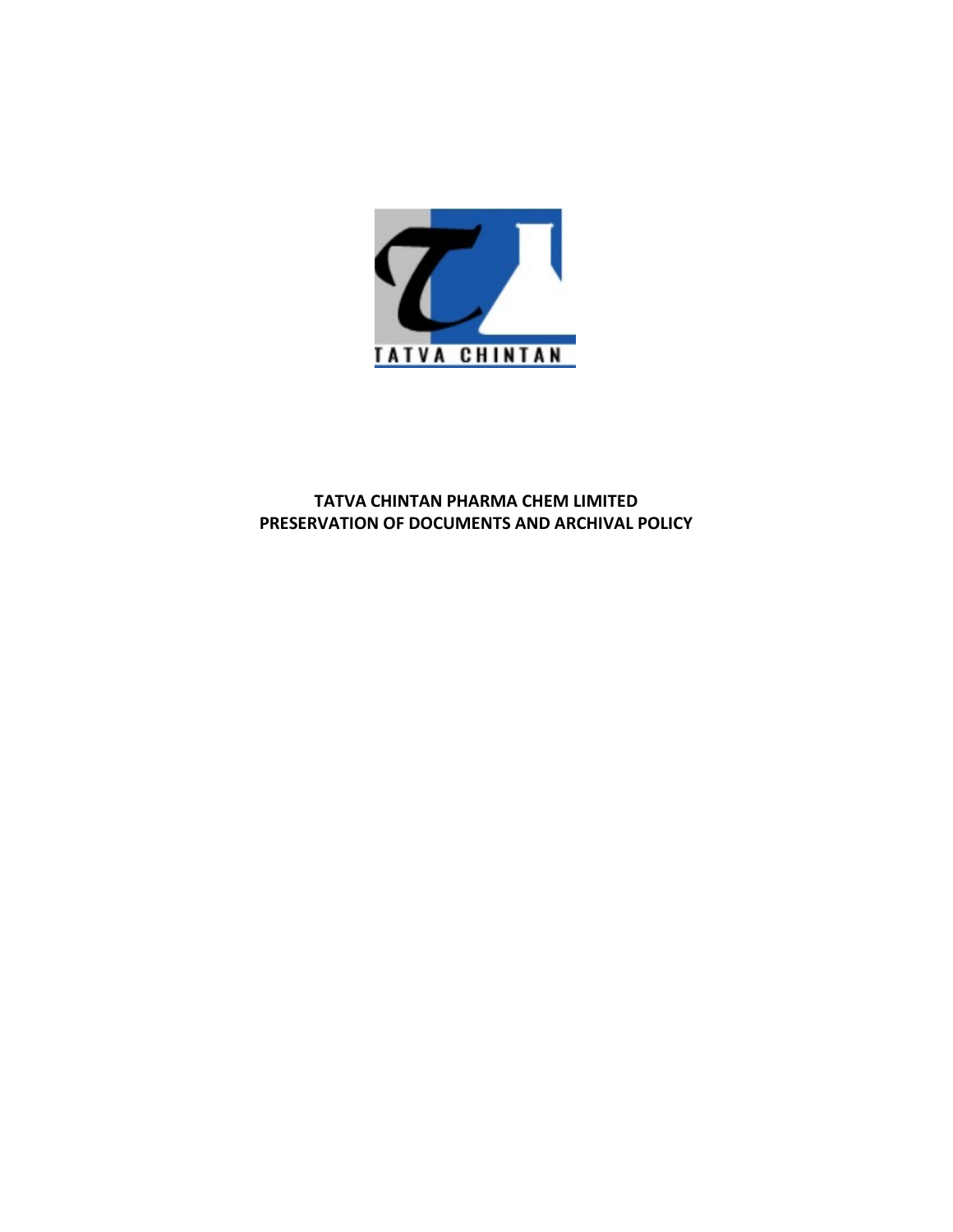| <b>Name of Document</b>           | PRESERVATION OF DOCUMENTS AND ARCHIVAL POLICY |
|-----------------------------------|-----------------------------------------------|
| Version                           | 1.0                                           |
| Policy/Code/Manual/Other          | Policy                                        |
| <b>Effective date of document</b> | 13-03-2021                                    |
|                                   |                                               |
|                                   |                                               |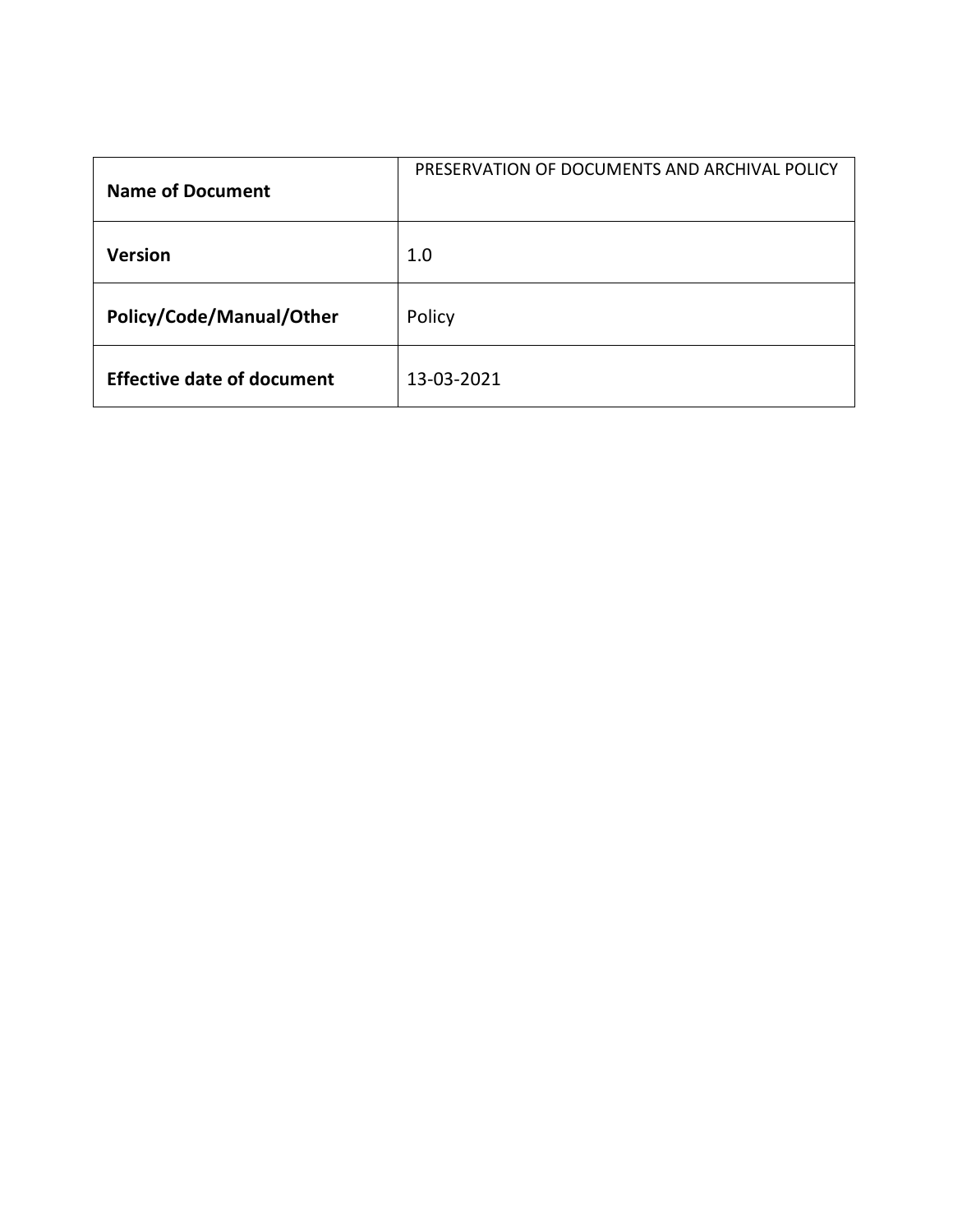- **POLICY ON PRESERVATION & ARCHIVAL OF DOCUMENTS & RECORD**<br> **nd**<br>
ities and Exchange Board of India ("**SEBI**") has notified the SEBI (Listing Obligations and<br> **Proper Account Accounts Account** Regulations. 2015 ("L**isting R POLICY ON PRESERVATION & ARCHIVAL OF DOCUMENTS & RECALL ASSEM**<br> **1.** Background<br>
The Securities and Exchange Board of India ("SEBI") has notified the SEBI<br>
Disclosure Requirements) Regulations, 2015 ("Listing Regulations" **EXECUTE AND PRESERVATION & ARCHIVAL OF DOCUMENTS & RECORD**<br>1.1 The Securities and Exchange Board of India ("SEBI") has notified the SEBI (Listing Obligations and<br>Disclosure Requirements) Regulations, 2015 ("Li**sting Regul POLICY ON PRESERVATION & ARCHIVAL OF DOCUMENTS & RECORD**<br>Background<br>The Securities and Exchange Board of India ("SEBI") has notified the SEBI (Listing Obligations and<br>Disclosure Requirements) Regulations, 2015 ("Listing R **POLICY ON PRESERVATION & ARCHIVAL OF DOCUMENTS & RECORD**<br>Background<br>The Securities and Exchange Board of India ("SEBI") has notified the SEBI (Listing Obligations and<br>Disclosure Requirements) Regulations, 2015 ("Listing R **POLICY ON PRESERVATION & ARCHIVAL OF DOCUMENTS & RECORD**<br>Background<br>The Securities and Exchange Board of India ("SEBI") has notified the SEBI (Listing Obligations and<br>Disclosure Requirements) Regulations, 2015 ("Listing R **POLICY ON PRESERVATION & ARCHIVAL OF DOCUMENTS & RECORD**<br>
1.<br> **1.1** The Securities and Exchange Board of India ("SEBI") has notified the SEBI (Listing Obligations and<br>
Disclosure Requirements) Regulations, 2015 ("Listing **POLICY ON PRESERVATION & ARCHIVAL OF DOCUMENTS & RECORD**<br> **Background**<br>
The Securities and Exchange Board of India ("S**EBI"**) has notified the SEBI (Listing Obligations and<br>
Disclosure Requirements) Regulations, 2015 ("Li **1.3** Tatva Chintan Pharma Chem Limited's (the "Company") website is hosted on the domain considerations and Disclosure Requirements! Regulations and Disclosure Requirements! Regulations and Disclosure Requirements! Regula **POLICY ON PRESERVATION & ARCHIVAL OF DOCUMENTS & RECORD**<br> **Background**<br>
The Securities and Exchange Board of India ("SEBI") has notified the SEBI (Listing Obligations and<br>
Disclosure Requirements) Regulations, 2015 ("List
- time.
- 

# 2. Objective of the Policy:

- <sup>2.1</sup> The objective of this policy is to determine the period for maintenance, preservation and **POLICY ON PRESERVATION & ARCHIVAL OF DOCUMENTS & RECORD**<br> **Background**<br>
The Securities and Exchange Board of India ("SEBI") has notified the SEBI (Listing Obligatio<br>
Disclosure Requirements) Regulations, 2015 ("Listing Re **Background**<br>
The Securities and Exchange Board of India ("SEBI") has notified the SEBI (Listing Obligations and<br>
Disclosure Requirements) Regulations, 2015 ("Listing Regulations"). Sub-regulation 3 of<br>
Regulation 30 of SE **Background**<br>The Securities and Exchange Board of India ("SEBI") has notified the SEBI (Listing Obligations and<br>Disclosure Requirements) Regulations, 2015 ("Li**sting Regulations**"). Sub-regulation 30 of<br>Regulation 30 of SE The Securities and Exchange Board of India ("SEBI") has notified the SEBI (Listing Obligations and Disclosure Requirements) Regulations, 2015 ("Listing Regulations"). Sub-regulation 30 of SEBI Regulations mandates the List The Securities and Exchange Board of India ("SBBI") has notitied the SEBI (Listing Obligations and<br>Disclosure Requirements) Regulations, 2015 ("Listing Regulations"). Sub-regulation 3 of<br>Regulation 30 of SEBI Regulations m be hosted and retained on the website of the Company in successors of the and retained a Policy for preservation 30 of SEBI Regulations mandates the Listed entities to formulate a Policy for preservation and archiving of d preservation and archiving of documents.<br>
The Board of Directors ("the Board") has adopted the following Policy on Preservation &<br>
Archival of Documents & Records ("Policy") and the Board may amend this Policy from time to The Board of Directors (**"the Board"**) has adopted the following Policy on Preservation &<br>Archival of Documents & Records (**"Policy"**) and the Board may amend this Policy from time to<br>time.<br>Tatva Chintan Pharma Chem Limite The board of Directions (**The Board )** has adopted the following Policy of Preservation as<br>Archival of Documents & Records ("Policy") and the Board may amend this Policy from time to<br>Tatva Chintan Pharma Chem Limited's (th time.<br>Tatva Chintan Pharma Chem Limited's (the "Company") website is hosted on the domain<br>www.tatvachintan.com ("the Website").<br>
Objective of this policy is to determine the period for maintenance, preservation and<br>
dispos Tatva Chintan Pharma Chem Limited's (the "Company") website is hosted on the domain<br>www.tatvachintan.com ("the Website").<br>
Objective of the Policy:<br>
The objective of this policy is to determine the period for maintenance, www.tatvachintan.com ("the Website").<br>
2. **Cobjective of the Policy:**<br>
2.1 The objective of this policy is to determine the period for maintenance, preservation<br>
disposal of physical and electronic Documents and Records of **2.1 Consective of the Policy:**<br>The objective of this policy is to determine the period for maintenance, preservation and<br>disposal of physical and electronic Documents and Records of the Company. Pursuant to the<br>Regulat The objective of this policy is to determine the period for maintenance, preservation and<br>disposal of physical and electronic Documents and Records of the Company. Pursuant to the<br>Regulation 30 of the Listing Regulations, disposal of physical and electronic Documents and Records of the Company. Pursuant to the Regulation 30 of the Listing Regulations, the listed company shall disclose on its website all such<br>events or information which has Regulation 30 of the Listing Regulations, the listed company shall disclose on its website all such<br>events or information which has been disclosed to stock exchange(s), and such disclossures shall<br>be hosted and retained on
- 2.2 This Policy defines the time period for which the disclosed information shall be archived beyond be hosted and retained on the website of the Company for a minimum period of 5 (five) years<br>from the date of its publication (**"Mandatory Hosting Period"**) and thereafter, as per this Policy.<br>This Policy defines the time p be inseled and retained on the website of the company for a minimum period of<br>from the date of its publication ("**Mandatory Hosting Period**") and thereafter, as p<br>This Policy defines the time period for which the disclosed
- 2.3 The Policy has been approved by the Board of Directors on 13<sup>th</sup> March, 2021.

- 
- 
-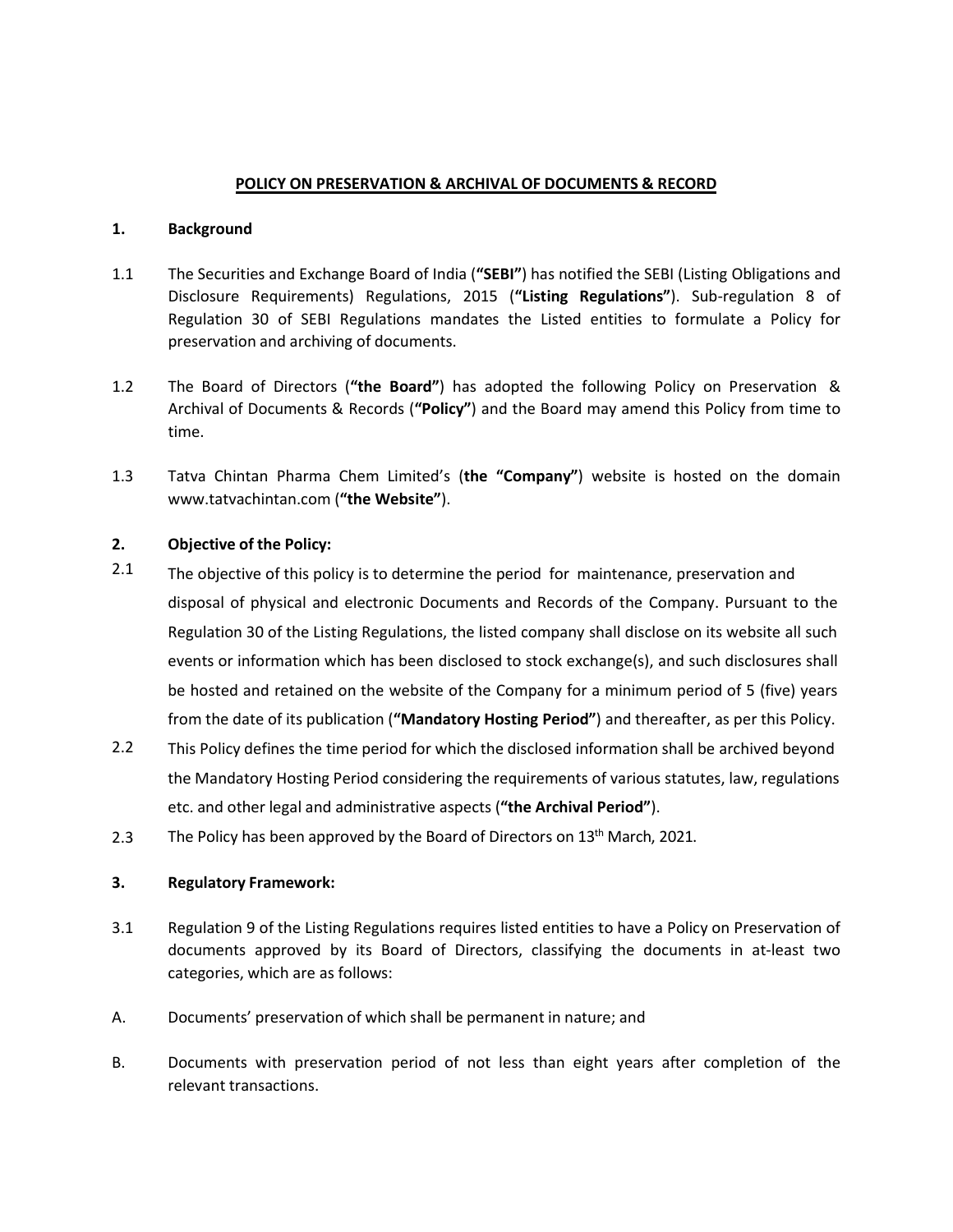- Regulation 30(1) of the Listing Regulations requires every listed entity to make disclosures of any<br>
events or information which, in the opinion of the board of directors of the listed company, is<br>
material.<br>
Regulation 30 Regulation 30(1) of the Listing Regulations requires every listed entity to make disclosures of any<br>events or information which, in the opinion of the board of directors of the listed company, is<br>material.<br>Regulation 30(8) material.
- 3.2 Regulation 30(1) of the Listing Regulations requires every listed entity to make disclosures of any<br>events or information which, in the opinion of the board of directors of the listed company, is<br>material.<br>3.3 Regulati Regulation 30(1) of the Listing Regulations requires every listed entity to make disclosures of any<br>events or information which, in the opinion of the board of directors of the listed company, is<br>material.<br>Regulation 30(8) Regulation 30(1) of the Listing Regulations requires every listed entity to make disclosures of any<br>events or information which, in the opinion of the board of directors of the listed company, is<br>material.<br>Regulation 30(8) Regulation 30(1) of the Listing Regulations requires every listed entity to make disclosures of any<br>events or information which, in the opinion of the board of directors of the listed company, is<br>material.<br>Regulation 30(8) website. 3.2 Regulation 30(1) of the Listing Regulations requires every listed entity to i<br>events or information which, in the opinion of the board of directors of<br>material.<br>3.3 Regulation 30(8) Listing Regulations requires listed 8.2 Regulation 30(1) of the Listing Regulations requires every listed entity to make disclosures of any<br>
events or information which, in the opinion of the board of directors of the listed company, is<br>
material.<br>
Regulatio 3.2 Regulation 30(1) of the Listing Regulations requires every listed entity to make disclosures of any<br>events or information which, in the opinion of the board of directors of the listed company, is<br>material.<br>3.3 Regulati Regulation 30(1) of the Listing Regulations requires every listed entity to make disclosures of any<br>events or information which, in the opinion of the board of directors of the listed company, is<br>material.<br>Regulation 30(8) events or information which, in the opinion of the board of directors of the listed company, is<br>material.<br>Signation 30(8) Listing Regulations requires listed entities to disclose on its website all such<br>events or informati 3.3 Regulation 30(8) Listing Regulations requires listed entities to disclose on its website all such<br>events or information which has been disclosed to stock exchange(s) under Listing Regulations,<br>and such disclosures sha Regulation 30(8) Listing Regulations requires listed entities to disclose on its website all such<br>events or information which has been disclosed to stock exchange(s) under tisting Regulations,<br>and such disclosures shall be and such disclosures shall be hosted on the website of the listed entity for a minimum period of<br>five years and thereafter as per the archival policy of the listed entity, as disclosed on its<br>website.<br>**4.**<br>**4.**<br>**4.4 "Archi**

- place.
- 
- 
- 
- five years and thereafter as per the archival policy of the listed entity, as disclosed on its<br>website.<br>**Definitions**<br>"Archival" means accumulation/storage of historical records on server/network or at a physical<br>place.<br>" website.<br> **"Archival"** means accumulation/storage of historical records on server/network or at a physical<br>
place.<br>
"Board of Directors" or "the Board" means the Board of Directors of Tatva Chintan<br>
"Pormany" shall mean Ta
- 
- **4. Community of the Policy** of historical records on server/network or at a physical place.<br> **4.2** "Boord of Directors" or "the Board" means the Board of Directors of Tatva Chintan<br> **4.3** "Company" shall mean Tatva CHin "Archival" means accumulation/storage of historical records on server/network or at a physical<br>place.<br>
"Boord of Directors" or "the Boord" means the Board of Directors of Tatva Chintan<br>
Pharma Chem Limited, as constituted place.<br>"Board of Directors" or "the Board" means the Board of Directors of Tatva Chintan<br>Pharma Chem Limited, as constituted from time to time.<br>"Company" shall mean Tatva CHintan Pharma Chem Limited.<br>"Documents" or "Record
- "Board of Directors" or "the Board" means the Board of Directors of Tatva Chintan<br>Pharma Chem Limited, as constituted from time to time.<br>"Company" shall mean Tatva CHintan Pharma Chem Limited.<br>"Documents" or "Records" mean Pharma Chem Limited, as constituted from time to time.<br>
"Company" shall mean Tatva CHintan Pharma Chem Limited.<br>
"Documents" or "Records" mean a piece of written, printed, or electronic matter that provides<br>
information or "Company" shall mean Tatva Chintan Pharma Chem Limited.<br>"Documents" or "Records" mean a piece of written, printed, or electronic matter that provides<br>information or evidence or that serves as an official record of the Comp "Company" shall mean Tatva Chintan Pharma Chem Limited.<br>"Documents" or "Records" mean a piece of written, printed, or electronic matter that provides<br>information or evidence or that serves as an official record of the Comp "4.4 "Documents" or "Records" mean a piece of written, printed, or electronic matter the information or evidence or that serves as an official record of the Company.<br>
"Preservation" or "preserve" means maintenance of docum **4.5 "Preservation" or "preserve"** means maintenance of documents and records (whether<br>physical or electronic) in usable form and in good order, to prevent from being damaged or<br>destroyed or tampered with.<br>**4.5** "Dolicy" s "**Preservation"** or "**preserve"** means maintenance of documents and records (whether physical or electronic) in usable form and in good order, to prevent from being damaged or destroyed or tampered with.<br>
"**Policy"** shall destroyed or tampered with.<br>
"Policy" shall mean the Policy on Preservation & Archival of Documents and Records.<br>
"Listing Regulations" shall mean the Securities and Exchange Board of India (Listing Obligations<br>
and Disclo

- 
-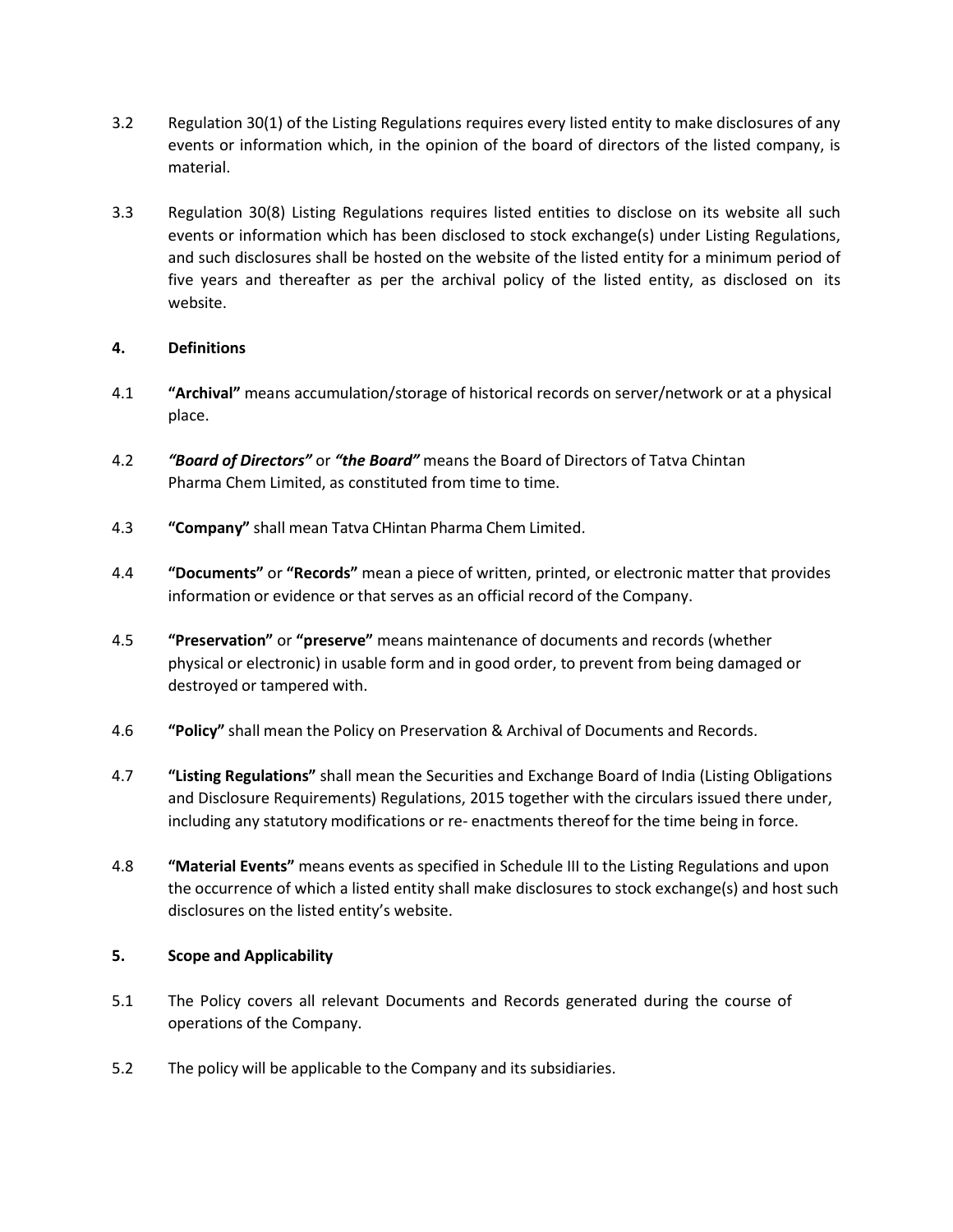5.3 The concerned departmental head will be responsible for the maintenance, preservation and<br>destruction of Documents and Records pertaining to the respective Department.<br>6. Policy<br>Freservation: The concerned departmental head will be responsible for the maintenance, preservation and<br>destruction of Documents and Records pertaining to the respective Department.<br>Policy<br>Preservation: The concerned departmental head will be responsible for the mainten<br>destruction of Documents and Records pertaining to the respective Depart<br>**6.** Policy<br>**6.** Preservation:<br>A. The Company shall preserve all its records as p

- 
- The concerned departmental head will be responsible for the mainten<br>destruction of Documents and Records pertaining to the respective Depart<br>**6.1** Preservation:<br>6.1 Preservation:<br>6.1 Preservation:<br>6.1 Preservation:<br>6.1 Pre The concerned departmental head will be responsible for the maintenance, preservation and<br>destruction of Documents and Records pertaining to the respective Department.<br>**6.**<br>**Preservation:**<br>A. The Company shall preserve all The concerned departmental head will be responsible for the maintenance, preservation and<br>destruction of Documents and Records pertaining to the respective Department.<br>Policy<br>Preservation:<br>Recompanies Act, 2013 and the rul The concerned departmental head will be responsible for the maintenance, preservation and<br>destruction of Documents and Records pertaining to the respective Department.<br>Policy<br>Preservation:<br>The Company shall preserve all it The concerned departmental head will be responsible for the maintenance, preservation and<br> **Policy**<br> **Provisions:**<br> **Provisions:**<br> **Provisions:**<br> **Provisions** and the rules and the reunder, the secretarial standards and th The concerned departmental head will be responsible for the maintenance, preservation and<br>destruction of Documents and Records pertaining to the respective Department.<br>**6.**<br>**Preservation:**<br>**6.**<br>**A.** The Company shall prese The concerned departmental head will be responsible for the maintenance, preservation and<br>destruction of Documents and Records pertaining to the respective Department.<br>Policy<br>Preservation:<br>The Company shall preserve all it 5.3 The concerned departmental head will be responsible for the maintenance, preservation and<br>destruction of Documents and Records pertaining to the respective Department.<br>
6. **Policy**<br>
6.1 Preservation:<br>
7. The Company sh The concerned departmental head will be responsible for the maintenance, preservation and<br>destruction of Documents and Records pertaining to the respective Department.<br>Policy<br>Preservation:<br>The Companies Act, 2013 and the r The concerned departmental head will be responsible for the maintenance, preservation and<br>destruction of Documents and Records pertaining to the respective Department.<br>Policy<br>Preservation:<br>The Company shall preserve all it
- 
- 
- **6.1** Policy<br>
C.1 Preservation:<br>
C.1 Preservation:<br>
A. The Company shall preserve all its records as per the requirements and provisions of the<br>
Companies Act, 2013 and the rualistable law, rules, regulations (collectivel **Preservation:**<br>The Company shall preserve all its records as per the requirements and provisions of the Companies Act, 2013 and the rules made thereunder, the secretarial standards and the Listing Regulations and other ap Preservation:<br>The Company shall preserve all its records as per the requirements and provisions of the<br>Companies Act, 2013 and the rules made thereunder, the secretarial standards and the Listing<br>Regulations and other appl Preservation:<br>The Company shall preserve all its records as per the requirements and provisions of the<br>Companies Act, 2013 and the rules made threeunder, the secretarial standards and the Listing<br>Regulations and other appl The Company shall preserve all its records as per the requirements and provisions of the Companies Act, 2013 and the rules made thereunder, the secretarial standards and the Listing Regulations and other applicable law, ru Companies Act, 2013 and the rules made thereunder, the secretarial standards and Regulations and other applicable law, rules, regulations (collectively, calle<br> **Provisions"**) and internal policies of the Company, in force. **Provisions"**) and internal policies of the Company, in force.<br>
B.<br>
The relevant head of departments of the Company shall be responsible to ensure the<br>
maintenance and preserved to Documents and Records.<br>
C.<br>
Documents and B.<br>
The relevant head of departments of the Company shall be responsible to ensure the<br>
maintenance and preserved conditions and Records.<br>
C.<br>
C. Documents and Records which are required to be preserved by virtue of applic maintenance and preservation of Documents and Records.<br>Documents and Records which are required to be preserved by virtue of applicable laws and<br>regulations shall be preserved either permanently or for such periods as may Documents and Records which are required to be preserved by virtue of applicable laws and regulations shall be preserved either permanently or for such periods as may be mandated by applicable laws from time to time.<br>Docum regulations shall be preserved either permanently or for such periods as may be mandated by<br>
applicable laws from time to time.<br>
C. D. Documents and Records which are required to be preserved for a period of not less than applicable laws from time to time.<br>
Documents and Records which are required to be preserved for a period of not less than 8<br>
(eight) years after completion of the relevant transactions (or such time period stipulated in t Documents and Records which are required to be preserved for a period of not less than (eight) years after completion of the relevant transactions (or such time period stipulated in thisting Regulations and other laws and (eight) years after completion of the relevant transactions (or such time period stipulated in the<br>
Listing Regulations and other laws and statutes applicable to the Company from time to time)<br>
shall be preserved for such
- 
- 
- Listing Regulations and other laws and statutes applicable to the Company from time to time)<br>shall be preserved for such stipulated time period as specified by the relevant head of<br>departments of the Company from time to t shall be preserved for such stipulated time period as specified by the relevant head of<br>departments of the Company from time to time.<br>Modes of preservation<br>The Documents may be preserved either in physical form or electron
- 
-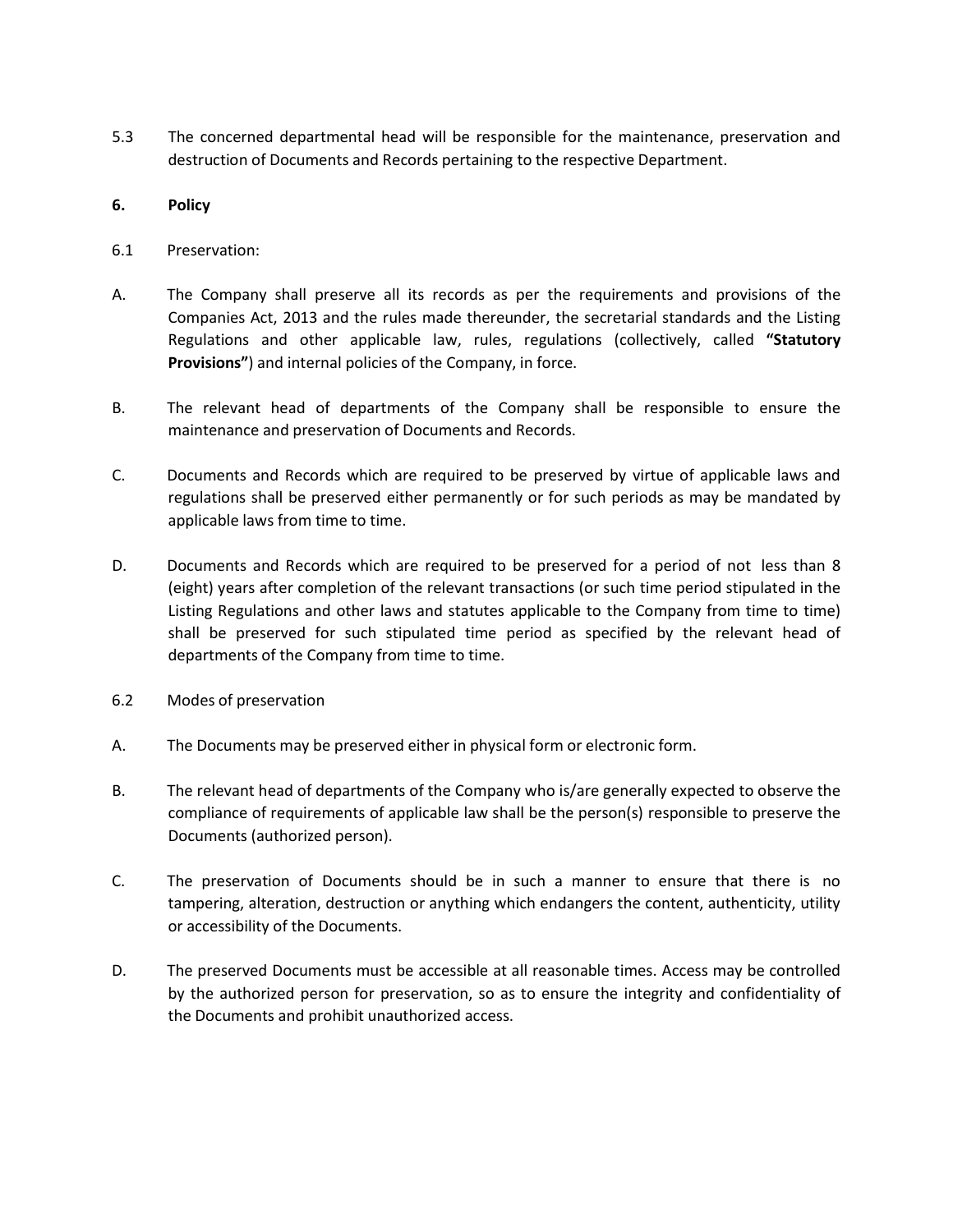- E. The Company shall make appropriate provisions for back up of all Documents preserved both<br>physically and electronically.<br>A The information on Material Events shall be displayed on the website of the Company for The Company shall make appropriate provisions for back up of all Documents preserv<br>physically and electronically.<br>Archival<br>The information on Material Events shall be displayed on the website of the Com<br>Mandatory Hosting P
- 
- E. The Company shall make appropriate provisions for back up of all Docu<br>physically and electronically.<br>6.3 Archival<br>A. The information on Material Events shall be displayed on the websit<br>Mandatory Hosting Period. The afor F.<br>The Company shall make appropriate provisions for back up of all Documents preserved both<br>physically and electronically.<br>A.<br>The information on Material Events shall be displayed on the website of the Company for<br>Mandato The Company shall make appropriate provisions for back up of all Documents preserved both<br>physically and electronically.<br>Archival<br>Mandatory Hosting Period. The aforesaid information which is more than 5 (five) years old wi The Company shall make appropriate provisions for back up of all Documents preserved both<br>physically and electronically.<br>Archival<br>The information on Material Events shall be displayed on the website of the Company for<br>Mand The Company shall make appropriate provisions for back up of all Documents preserved both<br>physically and electronically.<br>Archival<br>The information on Material Events shall be displayed on the website of the Company for<br>Mand The Company shall make appropriate provisions for back up of all Documents preserved both<br>physically and electronically.<br>Archival<br>Mandatory Hosting Period. The atoresaid information which is more than 5 (five) years old wi E.<br>
The Company shall make appropriate provisions for back up of all Documents preserved both<br>
physically and electronically.<br>
A.<br>
The information on Material Events shall be displayed on the website of the Company for<br>
Ma The Company shall make appropriate provisions for back up of all Documents preserved both<br>physically and electronically.<br>Archival<br>The information on Material Events shall be displayed on the website of the Company for<br>Mand E.<br>
The Company shall make appropriate provisions for back up of all Documents preserved both<br>
physically and electronically.<br>
A.<br>
The information on Material Events shall be displayed on the website of the Company for<br>
Ma The Company shall make appropriate provisions for back up of all Documents preserved both<br>physically and electronically.<br>Archival<br>Archival<br>The information on Material Events shall be displayed on the website of the Company E.<br>
The Company shall make appropriate provisions for back up of all Documents preserved both<br>
physically and electronically.<br>
A.<br>
The information on Material Events shall be displayed on the website of the Company for<br>
Ma physically and electronically.<br>
Archival<br>
Archival<br>
The information on Material Events shall be displayed on the website of the Company for<br>
Mandatory Hosting Period. The aforesaid information which is more than 5 (five) y Archival<br>
A. The information on Material Events shall be displayed on the website of the Company for<br>
Mandatory Hosting Period. The aforesaid information which is more than 5 (five) years old will<br>
be archived from the web A. The information on Material Events shall be displayed on the website of the Company for<br>Mandatory Hosting Period. The aforesaid information which is more than 5 (five) years old will<br>be archived from the website of the The information on Material Events shall be displayed on the website of the Company for<br>Mandatory Hotsing Period. The forestaid information which is more than 5 (five) years old will<br>be archived from the website of the Com Mandatory Hosting Period. The aforesaid information which is more than 5 (five) years old will<br>be archived from the website of the Company and shall be maintained by the Company for a<br>thrither Archival period of 3 (Three)
- 
- 
- 

- be archived from the website of the Company and shall be maintained by the Company for a<br>further Archival period of 3 (Three) years using appropriate technology. These archives shall be<br>made available on a written request made available on a written request made to the Compliance Officer of the Company.<br>
B.<br>
B. Every function / unit shall identify the documents and records required to be maintained and<br>
preserved and shall be responsible fo B. Every function / unit shall identify the documents and records required to be maintained and<br>preserved and shall be responsible for archiving the same as per this Policy.<br>C. Every function/ unit shall follow the establi C. Every function/ unit shall follow the established procedure of archiving of documents and<br>records and ensure ease of retrieval of such documents and records.<br>D. The documents and records archived in electronic form shal records and ensure ease of retrieval of such documents and records.<br>
D.<br>
The documents and records archived in electronic form shall be subjected to autom<br>
on a periodic basis as per the procedure established by the IT fun 9.1 The documents and records archived in electronic form shall be subjected to automatic back-up<br>on a periodic basis as per the procedure established by the IT function of the Company.<br>
7.1 Dispossal of documents and reco on a periodic basis as per the procedure established by the IT function of the Company.<br>Disposal of documents and records<br>Documents and records which are no longer required or upon the expiration of the specified<br>period of **Disposal of documents and records**<br>Documents and records which are no longer required or upped in one of the specified<br>period of time for preservation may be destroyed or purged in one of the following ways<br>without the pr Disposal of documents and records<br>Disposal of documents and records<br>Decuments and records which are no longer required or upon the expiration of the specified<br>period of time for preservation may be destroyed or purged in o
- 
- 
-